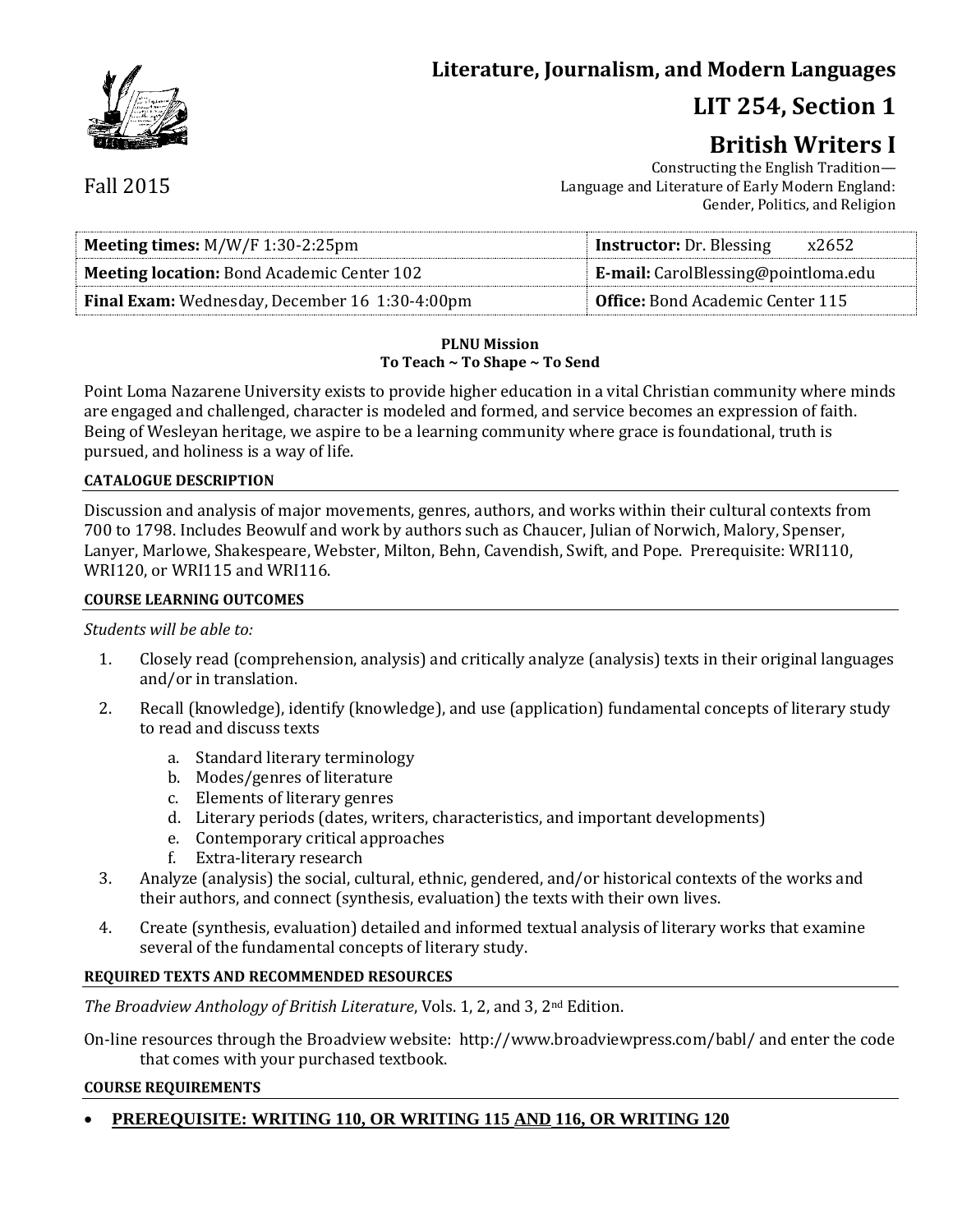- Reading of all assignments by the dates listed below. A minimum of two hours outside of class is expected for every hour in class (6 hours outside work weekly). (CLO 1)
- Frequent quizzes (10%)(CLO 2)
- Twelve one-page analyses, approximately 300 words each, dates as noted on the syllabus (15%). Turn in one each week on the day of the question upon which your analysis is based. (CLOs 2-4)
- One oral/written presentation on contexts connected to a work. (10%)(CLOs 2 and 3)
- Two five-page essays, approximately 1500 words each, 15% each (30% total). These may be expansions of your shorter analysis work. More instructions to follow. (CLOs 2-4)
- Two examinations, as noted on the syllabus. The midterm is worth 15%; the final exam is worth 20%. (CLOs 2 and 3)
- Oral participation—will influence borderline grades and make the class more meaningful for everyone. (CLOs 2and 3)

| <b>PERCENT</b> | <b>GRADE</b> |
|----------------|--------------|
| 93-100         | A            |
| 90-92          | $A-$         |
| 88-89          | $B+$         |
| 83-87          | B            |
| 80-82          | B-           |
| 78-79          | $C+$         |
| 73-77          | C            |
| 70-72          | $C -$        |
| 68-69          | D+           |
| 63-67          | D            |
| 60-62          | D-           |

#### **ANALYSIS RESPONSES: WORTH 15% OF YOUR GRADE**

Format: Typed, Double-spaced, 300 words—one page—turn in one each week

Write <u>a thesis statement</u> that answers the question of the day—One sentence opening—no introductory paragraph

Use three paragraphs to support your thesis

Write a one sentence conclusion—no concluding paragraph

Use the text itself—your analysis must be fully based in the literary work; all assertions must be backed up with examples from or references to the work. Use parenthetical references and list the page numbers of the text you cite.

The analysis must be your own work—not taken in part or the whole from any other sources.

Grading is based on:

- 1. Thoroughness of response—demonstrating good understanding of the text
- 2. Originality of ideas
- 3. Critical thought
- 4. Strength of thesis/argument
- 5. Strength of support from the text

#### **ORAL REPORTS—THESE WILL COVER CONTEXTS CONNECTED TO A LITERARY WORK: WORTH 10% OF YOUR COURSE GRADE**

1. Sign up for a date on which to present—choose a topic connected to the work Suggestion for ideas—ahead of the date of your presentation, read the introduction in the textbook for possible topics that you can research.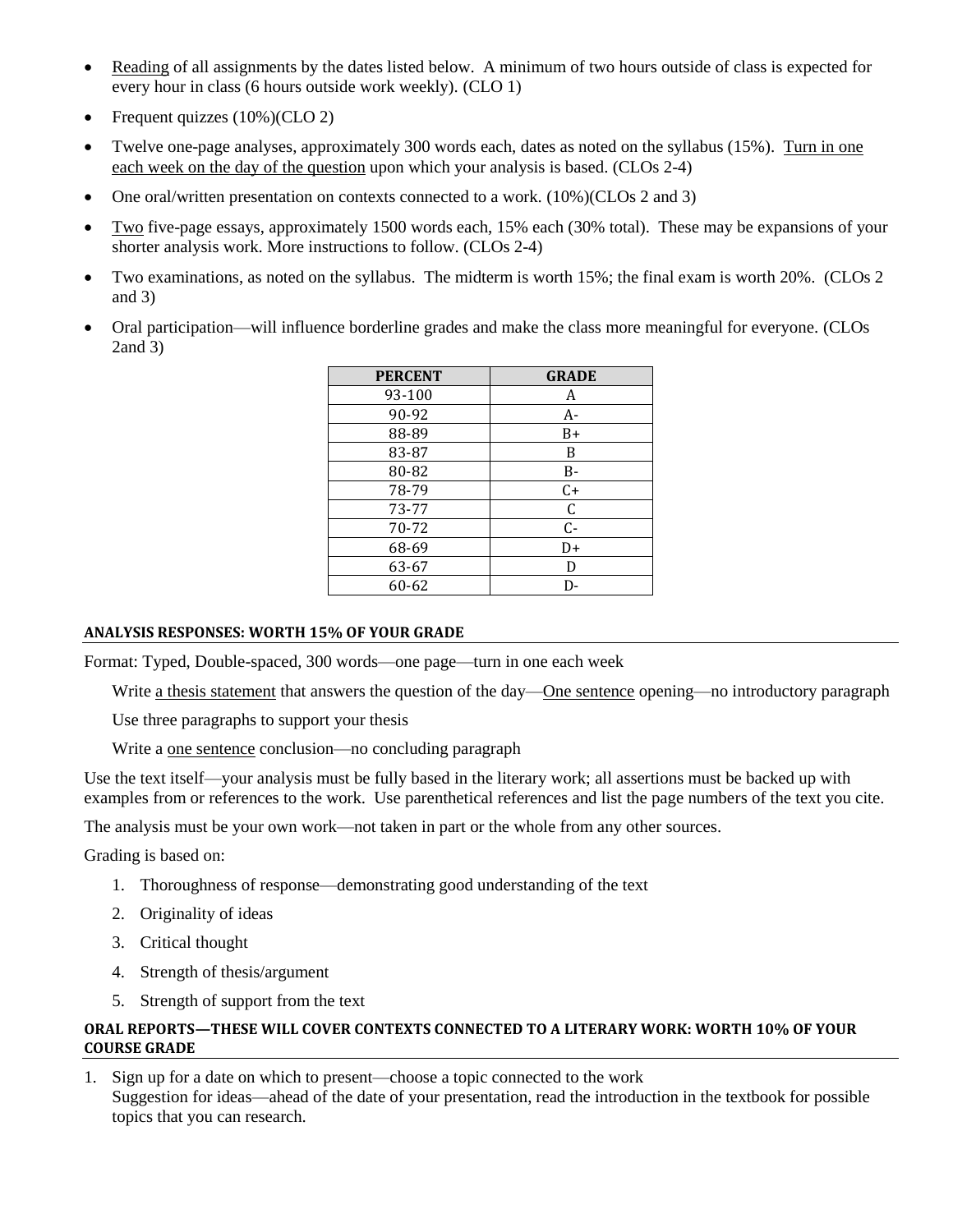- 2. Research the topic using three sources outside of our text. Do not use Wikipedia or similar sources. Use reputable and current books, journal articles, and/or on-line resources from reputable sites such as those connected with universities and historical organizations.
- 3. Present your findings to the class on the date for which you signed up. The presentation must not run over ten minutes, so practice it ahead of time.
- 4. Include a one-page typed summary of your research, including a list of your three sources in MLA format.
- 5. Post your report on Canvas, in addition to presenting it in class.

### **COURSE POLICIES AND PROCEDURES:**

**Academic Accommodations:** While all students are expected to meet the minimum academic standards for completion of this course as established by the instructor, students with disabilities may require academic accommodations. At Point Loma Nazarene University, students requesting academic accommodations must file documentation with the Disability Resource Center (DRC), located in the Bond Academic Center. Once the student files documentation, the Disability Resource Center will contact the student's instructors and provide written recommendations for reasonable and appropriate accommodations to meet the individual learning needs of the student. This policy assists the University in its commitment to full compliance with Section 504 of the Rehabilitation Act of 1973, the Americans with Disabilities (ADA) Act of 1990, and ADA Amendments Act of 2008, all of which prohibit discrimination against students with disabilities and guarantee all qualified students equal access to and benefits of PLNU programs and activities.

**FERPA:** In compliance with federal law, neither PLNU student ID nor social security number should be used in publicly posted grades or returned sets of assignments without student written permission. Also in compliance with FERPA, you will be the only person given information about your progress in this class unless you have designated others to receive it in the "Information Release" section of the student portal. See Policy Statements in the undergrad student catalog.

**Plagiarism:** Plagiarism in any form will not be tolerated. The following is the LJML Department Policy on Plagiarism:

*The Department of Literature, Journalism, and Modern Languages deems intellectual and academic integrity to be critical to academic success and personal development; therefore, any unethical practice will be detrimental to the student's academic record and moral character. Students who present the work of others, which includes but is not limited to borrowing another student's work, buying a paper, or using the thoughts or ideas of others as if their own (using information in a paper without citation), commit plagiarism. Students will be held accountable for plagiarized material whether the material was plagiarized intentionally or unintentionally. Plagiarized work will result in a failing grade for the assignment and possibly for the course. In either event, a written report will be filed with the department chair and area dean. The dean will review the report and submit it to the Provost and the Vice President for Student Development. It will then be placed in the student's academic file.*

**Attendance:** Please read the Class Attendance section of your PLNU Catalog, carefully. If students miss more than 10% of class meetings (approx. 4 for a MWF course and 3 classes for a TTH course), faculty members may file a written report which may result in de-enrollment from the course. If you miss more than 20% of class meetings (approx. 8 for a MWF course and 6 classes for a TTH course), you may be de-enrolled without notice. De-enrollment may have serious consequences on residence, athletic, and scholarship requirements; it may also necessitate a reduction or loss in your financial aid.

**Public Discourse:** Much of the work we will do in this class is cooperative, by nature of the class discussions and general feedback given to written work and/projects; thus you should think of all your writing and speaking for and in class as public, not private, discourse. By continuing in this class, you acknowledge that your work will be viewed by others in the class. Thinking of our class work as public and shared also gives us the chance to treat one another with gentleness and compassion.

**Maintaining Your Own Class Schedule through Online Registration:** You will be responsible for maintaining your own class schedule. Should you need to drop this or any course, please remember to drop the course before the November 4 deadline for 15-week classes and September 23 for Quad 1 classes. If you need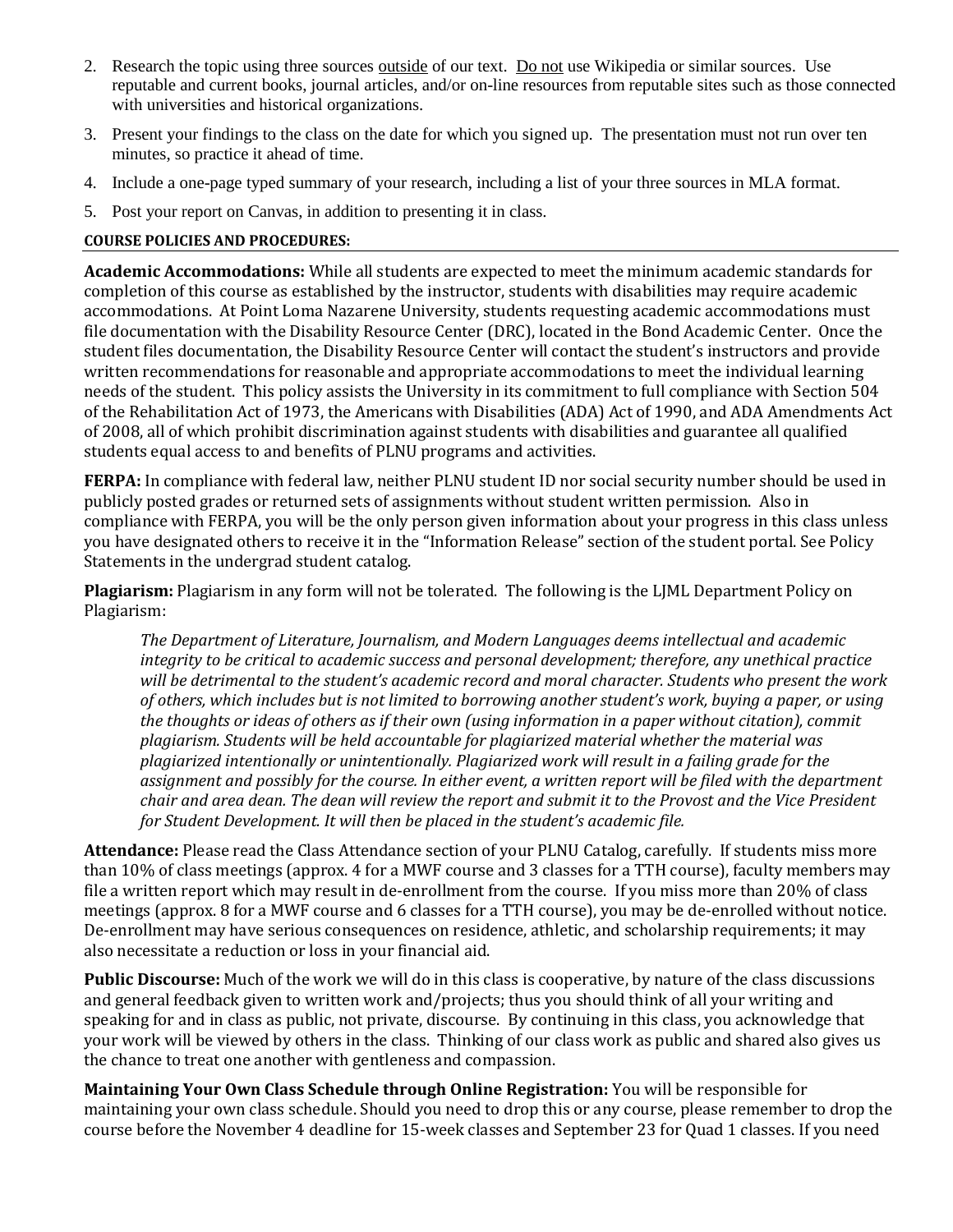to drop a class, be sure to fill out and submit the official forms; simply ceasing to attend may result in a grade of F on your transcript.

**Final Examinations:** Final Examinations are the culminating learning event in a course, and they are scheduled to take into account all the different courses and departments across the university. The exam schedule varies from year to year. The final examination schedule is posted on the Class Schedules site. You are expected to arrange your personal affairs to fit the examination schedule.

**Inclusive Language:** Because the Literature, Journalism, and Modern Language department recognizes the power of language, in its essence and in the ways it may be used either for good or for ill, we ask that all public language used in this course, including written and spoken discourse, be inclusive. This standard is also outlined by all major academic style guides, including MLA, APA, and Chicago, and is the norm in universitylevel work.

### **CLASS SESSIONS, PREPARATION, ASSIGNMENTS, AND TECHNOLOGY:**

- a. Come to class having read the assigned work and prepared to analyze, discuss, and read parts of it aloud.
- b. You may use your laptop or tablet only for note-taking, not for checking email or other activities. If you are using an electronic reader (Kindle, Nook, etc.), please let me know and have no other "file" open on your reader other than the class text/reading. **All other electronics must be muted or turned off for the entire class period.**
- c. Completion of all assignments is required, and passing the course will be difficult without doing so. Readings and written responses must be prepared in advance of the date scheduled/due and of sufficient length and quality to meet the assignment's requirements and intents. Missed work (quizzes and written responses) may be made up only in truly extenuating circumstances and only if you and I have had a conversation about your situation. No make-up work will be given for missed work.
- d. Late assignments will not be accepted either in person, by delivery, or in my mailbox (unless you and I have communicated prior to the deadline about extenuating circumstances).
- e. It is your responsibility to see to it that I receive your work.
- f. Always keep electronic copies of your work on hand so that you can provide duplicate copies if you need to.

**Email and Canvas:** You are responsible for checking your PLNU email account and Canvas regularly for electronic messages from me (and sometimes from your classmates). You are fully accountable for all course material, announcements, communications that are distributed via email and Canvas; and I will send messages only to these sites. Please let me know if you encounter any technical problems with these sites.

**Extenuating Situations and Grades:** No "Incomplete" grades will be assigned unless extenuating circumstances (e.g., death in the family, automobile accidents, hospitalization) prevail. If you find yourself in such a situation, please contact me immediately and submit any necessary and valid documents to help clarify and document your situation (e.g., doctor's letter on letterhead, funeral service program, police report, etc.).

No *Cliff's Notes*, *Barron's Notes*, *Spark Notes*, *Wikipedia*, or similar guides are to be used to write papers, brought to class, or used as a substitute for the reading.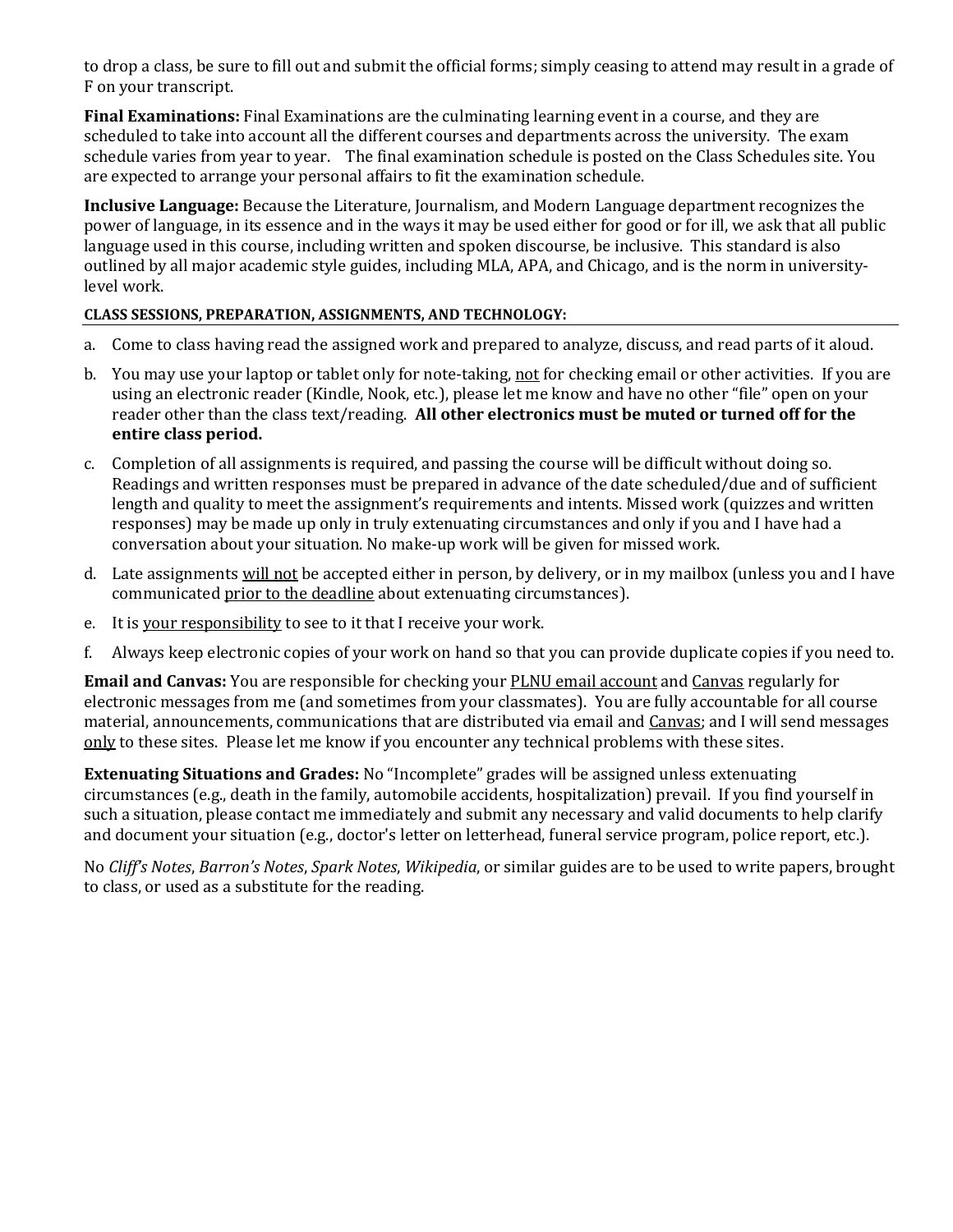## *Class Schedule - Complete all readings by the assigned day*

Read the works before class on the date indicated. Turn in one analysis response a week in response to one of the work's questions.

| <b>DATE</b>       | <b>IN CLASS COVERAGE</b>                                                                                                     | <b>WORK DUE</b>                    |
|-------------------|------------------------------------------------------------------------------------------------------------------------------|------------------------------------|
| <b>Volume One</b> |                                                                                                                              | <b>Analysis Response this week</b> |
| Week 1            |                                                                                                                              |                                    |
| Sep. 1            | Course Introduction; Backgrounds to Old and Middle English                                                                   |                                    |
|                   | The Medieval Period, pp. XXVIII-LXI (Class coverage)                                                                         |                                    |
| Sep. 2            | Bede, pp.9-23; The Dream of the Rood, pp. 29-34                                                                              |                                    |
|                   | Analysis: What are three points these works show about the faith of the era?                                                 |                                    |
| Sep. 4            | Beowulf, pp. 44-90                                                                                                           |                                    |
|                   | Analysis: How do the pre-Christian and Christian value systems in the epic                                                   |                                    |
|                   | both intersect and clash with one another?                                                                                   |                                    |
| Week <sub>2</sub> |                                                                                                                              | <b>Analysis Response this week</b> |
| Sep. 7            | <b>Labor Day-No Classes</b>                                                                                                  |                                    |
| Sep. 9            | Judith, pp. 93-102; Geoffrey of Monmouth, The History of the Kings of Britain, pp.                                           |                                    |
|                   | 157-179, skip Book 7                                                                                                         |                                    |
|                   | Analysis: How does the biblical Judith become reconstructed into an Anglo-                                                   |                                    |
|                   | <b>Saxon warrior woman?</b>                                                                                                  |                                    |
| Sep. 11           | Marie de France: Lais, pp. 180-209                                                                                           |                                    |
|                   | Analysis: What views of married love do these works present?                                                                 |                                    |
| Week 3            |                                                                                                                              | <b>Analysis Response this week</b> |
| Sep. 14           | Sir Gawain and the Green Knight, pp. 258-288                                                                                 |                                    |
|                   | Analysis: What views of Arthur's Court does this work present?                                                               |                                    |
| Sep. 16           | Sir Gawain and the Green Knight, pp. 288-323                                                                                 |                                    |
|                   | Analysis: How do the bedroom scenes and the hunting scenes relate to each                                                    |                                    |
|                   | other?                                                                                                                       |                                    |
| Sep. 18           | Geoffrey Chaucer: The Canterbury Tales: The General Prologue, pp. 379-414                                                    |                                    |
|                   | Analysis: Which character do you find most intriguing and why?                                                               |                                    |
| Week 4            |                                                                                                                              | <b>Analysis Response this week</b> |
| Sep. 21           | Chaucer: The General Prologue, continued and The Wife of Bath's Prologue, pp. 462-                                           |                                    |
|                   | 476                                                                                                                          |                                    |
|                   | Analysis: Is Chaucer's depiction of the wife misogynistic or complimentary?<br>Chaucer: The Wife of Bath's Tale, pp. 477-482 |                                    |
| Sep. 23           | Analysis: How does the Wife of Bath's "Tale" relate to her "Prologue"?                                                       |                                    |
| Sep. 25           | Julian of Norwich, A Revelation of Love, pp. 586-593 and 600-603;                                                            |                                    |
|                   | Margery Kempe, The Book of Margery Kempe, pp. 604-top of 621                                                                 |                                    |
|                   | Analysis: What theological questions do these works raise for you?                                                           |                                    |
| Week <sub>5</sub> |                                                                                                                              | <b>Analysis Response this week</b> |
|                   | Sep. 28 $\left[$ Quem Quaeritis, pp. 666-667; The Second Shepherd's Play, pp. 698-714                                        |                                    |
|                   | Analysis: How does the shepherds' encounter with Christ compare to the                                                       |                                    |
|                   | encounter of the mystics with Christ from the last assignment?                                                               |                                    |
| Sep. 30           | Everyman, on-line resource                                                                                                   |                                    |
|                   | Analysis: What is the path to salvation for Everyman?                                                                        |                                    |
| Oct. 2            | Sir Thomas Malory: Morte Darthur, pp. 754-768 and 782-795                                                                    |                                    |
|                   | Analysis: What elements of this narrative make the legend of Arthur so                                                       |                                    |
|                   | popular, even today?                                                                                                         |                                    |
| <b>Volume Two</b> |                                                                                                                              |                                    |
| Week 6            |                                                                                                                              | <b>Analysis Response this week</b> |
| Oct. 5            | The Renaissance and Early Seventeenth Century, pp. XXXVII-XC (Class coverage)                                                | Paper #1 DUE                       |
| Oct. 7            | Sir Thomas More: <i>Utopia</i> , pp. 12-20 and 36-68                                                                         |                                    |
|                   | Analysis: Describe More's vision of an ideal society.                                                                        |                                    |
| Oct. 9            | Sir Thomas Wyatt, Henry Howard, Earl of Surrey, and the Elizabethan Sonnet and                                               |                                    |
|                   | Lyric, pp. 107-111, 116-123                                                                                                  |                                    |
|                   | Analysis: How are females constructed in these poems?                                                                        |                                    |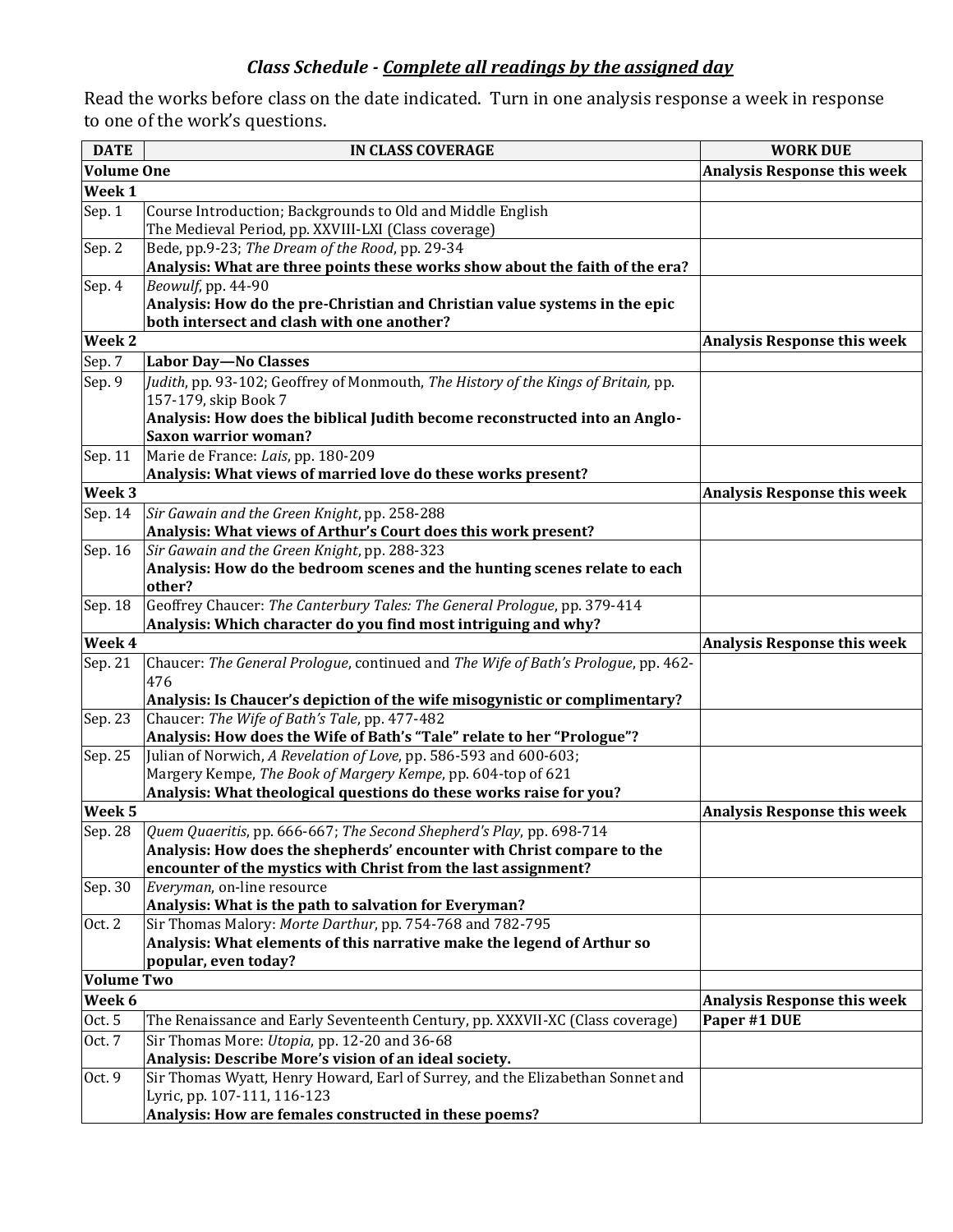| Week 7              |                                                                                               | <b>Analysis Response this week</b> |
|---------------------|-----------------------------------------------------------------------------------------------|------------------------------------|
| Oct. 12             | Edmond Spenser: The Faerie Queene, Book I, Canto 1, pp. 138-149; Canto 12, pp.                |                                    |
|                     | 220-225                                                                                       |                                    |
|                     | Analysis: What virtues and vices are represented in these cantos?                             |                                    |
| Oct. 14             | Sir Philip Sidney: Astrophil and Stella, pp. 257-268.                                         |                                    |
|                     | Analysis: Discuss the relationship of Astrophil and Stella.                                   |                                    |
| Oct. 16             | "Unconstant Women," pp. 569-581                                                               |                                    |
|                     | Analysis: How do these debates shape early modern poetry?                                     |                                    |
| Week 8              |                                                                                               |                                    |
| Oct. 19             | Queen Elizabeth, pp. 301-308; Aemilia Lanyer, pp.336-342                                      |                                    |
|                     | Analysis: How do these women counter the ways in which male writers have                      |                                    |
|                     | presented them?                                                                               |                                    |
| Oct. 21             | <b>Midterm Exam</b>                                                                           | <b>Midterm Exam</b>                |
| Oct. 23             | <b>Fall Break Day-No Class</b>                                                                |                                    |
| Week 9              |                                                                                               | <b>Analysis Response this week</b> |
| Oct. 26             | Francis Bacon: Essays, pp. 382-395                                                            |                                    |
|                     | Analysis: What is Bacon's view of Truth?                                                      |                                    |
| Oct. 28             | Christopher Marlowe: Doctor Faustus, pp. 402-403; 416-449                                     |                                    |
|                     | Analysis: Is Faustus damned or saved at the end of the play? Explain.                         |                                    |
| Oct. 30             | Doctor Faustus-Continued                                                                      |                                    |
|                     | Analysis: How does this work relate to your life as a student/scholar?                        |                                    |
| Week 10             |                                                                                               | <b>Analysis Response this week</b> |
| Nov. 2              | William Shakespeare: Sonnets, pp. 450-468                                                     |                                    |
|                     | Analysis: How does the speaker portray his relationships with both the                        |                                    |
|                     | young man and the female?                                                                     |                                    |
| Nov. 4              | John Donne, pp. 662-672                                                                       |                                    |
| Nov. 6              | Analysis: What views of women do these poems contain?<br>Continue Donne's poetry, pp. 684-688 |                                    |
|                     | Analysis: How does Donne portray his relationship with God?                                   |                                    |
| Week 11             |                                                                                               | <b>Analysis Response this week</b> |
| Nov. 9              | John Webster: The Duchess of Malfi, pp. 689-741                                               |                                    |
|                     | Analysis: What do you think of the Duchess's clandestine marriage?                            |                                    |
| Nov. 11             | The Duchess of Malfi, continued                                                               |                                    |
|                     | Analysis: How would you describe the philosophy of the play?                                  |                                    |
| Nov. 13             | Lady Mary Wroth, pp. 742-747 and Katherine Philips, pp. 783-787                               |                                    |
|                     | Analysis: Compare the poets' portrayal of relationships                                       |                                    |
| Week <sub>12</sub>  |                                                                                               | <b>Analysis Response this week</b> |
| Nov. 16             | George Herbert, pp. 759-769                                                                   |                                    |
|                     | Analysis: Characterize Herbert's view of God.                                                 |                                    |
| Nov. 18             | John Milton: Paradise Lost, Book One: pp.804-806 and 825-839                                  |                                    |
|                     | Analysis: How is Satan portrayed?                                                             |                                    |
| <b>Nov. 20</b>      | Paradise Lost, Books Four and Nine, pp. 858-887                                               |                                    |
|                     | Analysis: What does Milton add to the Genesis account of the Fall?                            |                                    |
| <b>Volume Three</b> |                                                                                               |                                    |
| Week 13             |                                                                                               |                                    |
| <b>Nov. 23</b>      | The Restoration and the 18 <sup>th</sup> Century, pp. XXXIII-LXIX (Class coverage)            | Paper #2 DUE                       |
| Nov. 25-            | <b>Thanksgiving Recess-No Classes</b>                                                         |                                    |
| 27                  |                                                                                               |                                    |
| Week 14             |                                                                                               | <b>Analysis Response this week</b> |
| Nov. 30             | Margaret Cavendish, pp. 1-2, 6-11, and 13-31                                                  |                                    |
|                     | Analysis: How do Cavendish's "A Blazing World" and The Convent of Pleasure                    |                                    |
|                     | respond to Utopia?                                                                            |                                    |
| Dec. 2              | John Bunyan: The Pilgrim's Progress, pp. 32-55                                                |                                    |
|                     | Analysis: How does Bunyan's depiction of salvation compare with Milton's?                     |                                    |
| Dec. 4              | Aphra Behn: Oroonoko, pp. 196-197 and 201-218                                                 |                                    |
|                     | Analysis: Characterize Oroonoko and his relationship with Imoinda.                            |                                    |